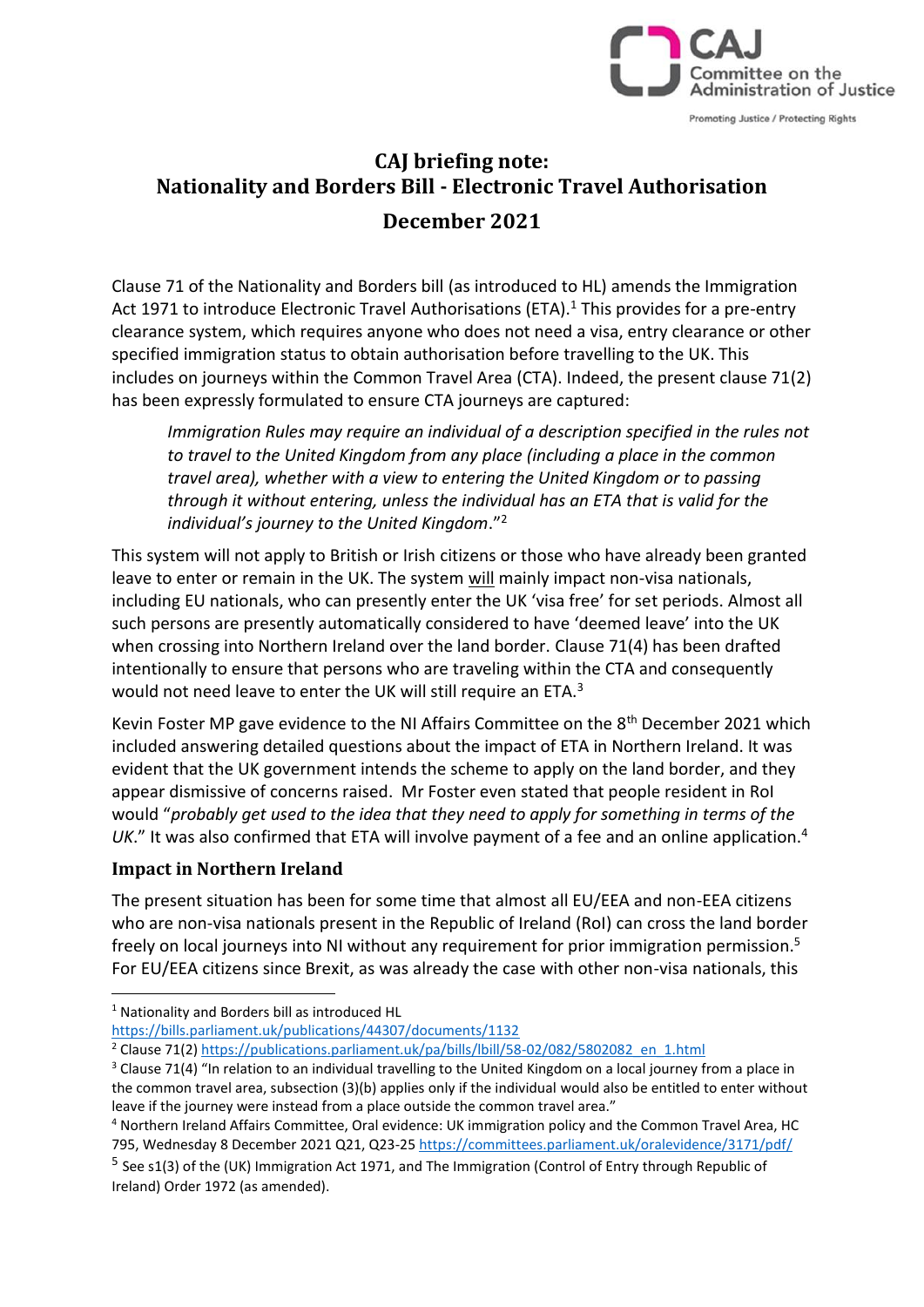permission in such circumstances is restricted to entry as a visitor and certain activities such as work are restricted when entering the UK this way.<sup>6</sup> However, this system has allowed non-visa nationals resident in border areas in the RoI to enter NI freely for a range of activities. It has allowed many people to live fluid, cross border lives.

Under this new proposal, non-visa nationals resident in RoI will be required to apply in advance and pay for, ETA before crossing the border into NI. It is clear that this will have a unique detrimental impact on non-visa nationals who need to enter Northern Ireland for activities such as visiting family, accessing childcare, permitted work engagements and accessing services and goods. This system will also impact the ability of members of the migrant community to take part freely in cross border projects and programmes.

Concerns have also been raised about the impact of ETA on business and tourism, as it would require non-visa nationals in RoI to obtain ETA before a visit to NI.

In the context of an invisible land border that British and Irish citizens can freely cross, it is eminently foreseeable that many other persons who have hitherto been able to similarly cross the border without any prior permission will be largely unaware of the ETA requirement.

## **Legal Impacts**

Clause 39 of the Nationality and Borders bill increases the maximum penalty for entering the UK without leave or arriving without a valid entry clearance from 6 months to 4 years. This includes knowingly arriving in the UK without a required ETA.<sup>7</sup> There is a risk that people crossing the land border will not be aware of the ETA requirement and will enter NI without it, yet could still be subject to prosecution. For EU and other non-visa nationals in border counties who regularly cross the border as part of fluid daily lives, and do apply for a multiple entry ETA, there is also a risk of forgetting to renew it, and being held similarly liable.

The enforcement of this requirement in relation to land border crossings is also a serious area of concern. The Home Office has committed to no checks whatsoever on the land border, but from a rule of law and legal certainty in rights perspective clearly the position cannot just be to emphasise there are no routine border controls (i.e. implying that 'you won't get caught'.) This is not only not the case, and with the consequences of being detected so severe, it creates a climate of arbitrariness as to whether there is a requirement or not.

Testimony to the Northern Ireland Affairs Committee from Home Office Minister Kevin Foster MP indicate that checks for ETA will still occur through ad hoc and in country checks: "*We also would not be checking them normally, because we do not operate routine immigration controls through the CTA. However, it would be a similar position in Northern Ireland to if someone was in the rest of the UK, and we may look to see if they have that permission to be in the UK*."<sup>8</sup>

Such *ad hoc* type checks, in particular on NI-GB journeys or persons crossing the border to RoI, have already been a fertile ground for racial profiling and broader discrimination. In the

<sup>6</sup> <https://www.gov.uk/standard-visitor>

<sup>&</sup>lt;sup>7</sup> See Part 3, Clause 39:<https://bills.parliament.uk/publications/44307/documents/1132>

<sup>&</sup>lt;sup>8</sup> As above, see response to Question 5<https://committees.parliament.uk/oralevidence/3171/pdf/>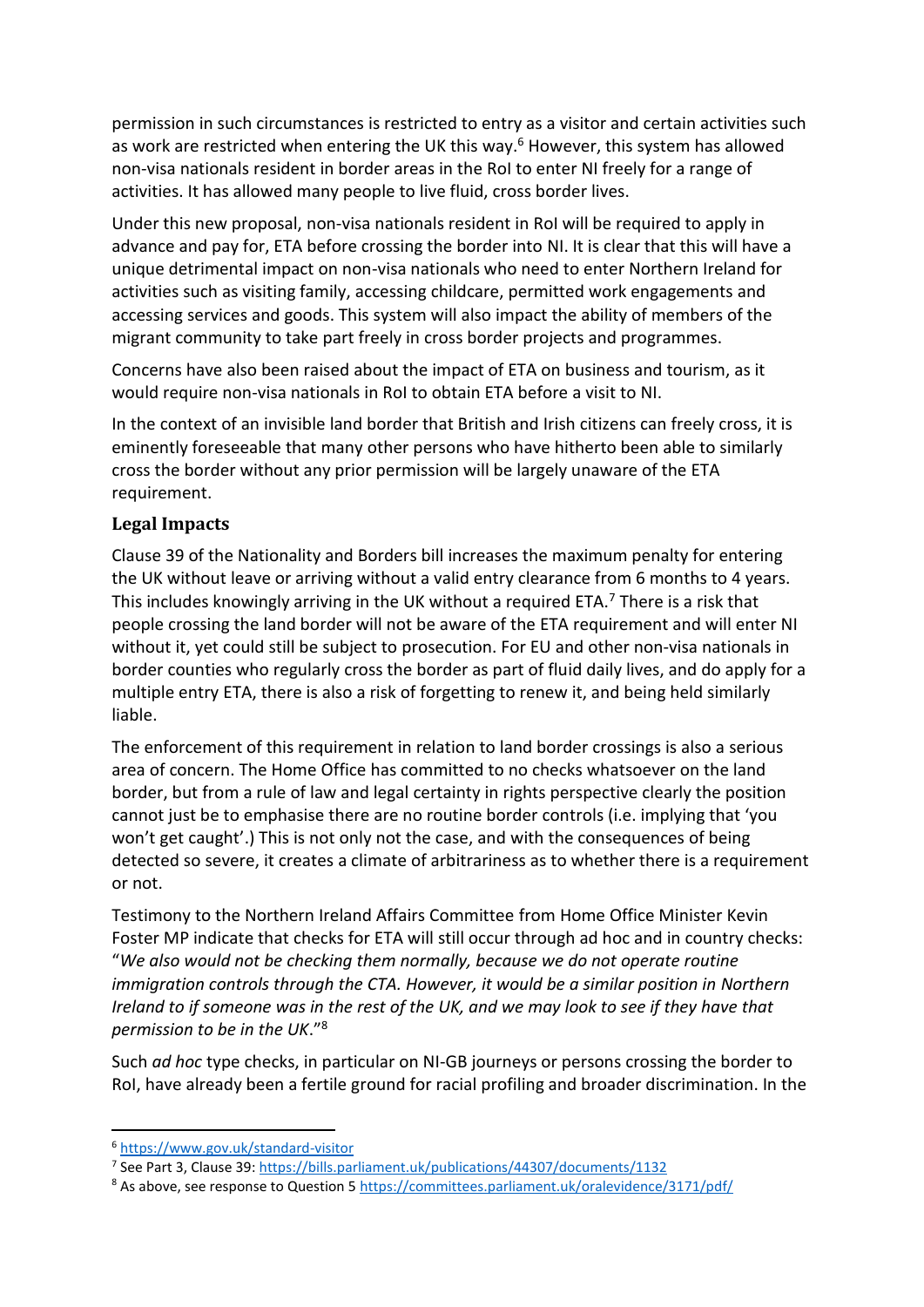particular context of the land border an ETA requirement risks severely exacerbating these problems.

There is also the complexity of who is required to have an ETA. EU citizens who have retained EU rights under the Withdrawal Agreement (due to NI residence or as frontier workers) and hence have an immigration status will not be required to have an ETA, yet other EU citizens resident in border counties will be required to. It is unclear how such categories of person will be distinguished, unless there is an expectation migrants carry papers all the time. It is also not possible to distinguish migrants from British and Irish citizens. It is also eminently foreseeable that this requirement risks widespread racial discrimination, the avoidable placing of considerable numbers of persons in an irregular status, and a hardening of the land border in practice for persons who are not 'perceived' to be British or Irish.

## **Interaction with the NI Protocol**

The application of the ETA scheme to the land border conflicts with commitments in the NI Protocol to the Withdrawal Agreement. Article 1 of the Protocol sets out its Objectives, expressly subsection 3 states:

*This Protocol sets out arrangements necessary to address the unique circumstances on the island of Ireland, to maintain the necessary conditions for continued North-South cooperation, to avoid a hard border and to protect the 1998 Agreement in all its dimensions.* (emphasis added).

The preamble to the Protocol also reiterates the commitment of the UK to avoiding a hard border. Article 3(2) provides:

*The United Kingdom shall ensure that the Common Travel Area and the rights and privileges associated therewith can continue to apply without affecting the obligations of Ireland under Union law, in particular with respect to free movement to, from and within Ireland for Union citizens and their family members, irrespective of their nationality.* 

In conflict to the objectives of the Protocol, as set out in Article 1, the proposed ETA system far from ensuring the CTA arrangements 'can continue to apply', represents a diminution of the present CTA arrangements where entry into NI is presently permitted for EU/non visa nationals without any prior permission. The ETA proposals would create a hard border for such persons in conflict with the objectives of the Protocol, the necessary arrangements for which are to be made by the UK and Ireland under Article 3.

We believe that the proposed ETA system may also engage Article 2 of the Protocol as it is linked to the UK exiting the EU and engages and diminishes GFA rights set out in the 'Rights, Safeguards and Equality of Opportunity' section of the Agreement, including rights to nondiscrimination and choosing residence.

## **Legislative process**

An amendment to the bill was tabled at Report stage by Stephen Farry MP and supported by Claire Hannah MP, Colum Eastwood MP, Bell Ribeiro-Addy MP and Alistair Carmichael MP. 9

<sup>9</sup> Amendment 13[: https://publications.parliament.uk/pa/bills/cbill/58-](https://publications.parliament.uk/pa/bills/cbill/58-02/0187/amend/natbord_day_rep_1207.pdf) [02/0187/amend/natbord\\_day\\_rep\\_1207.pdf](https://publications.parliament.uk/pa/bills/cbill/58-02/0187/amend/natbord_day_rep_1207.pdf)